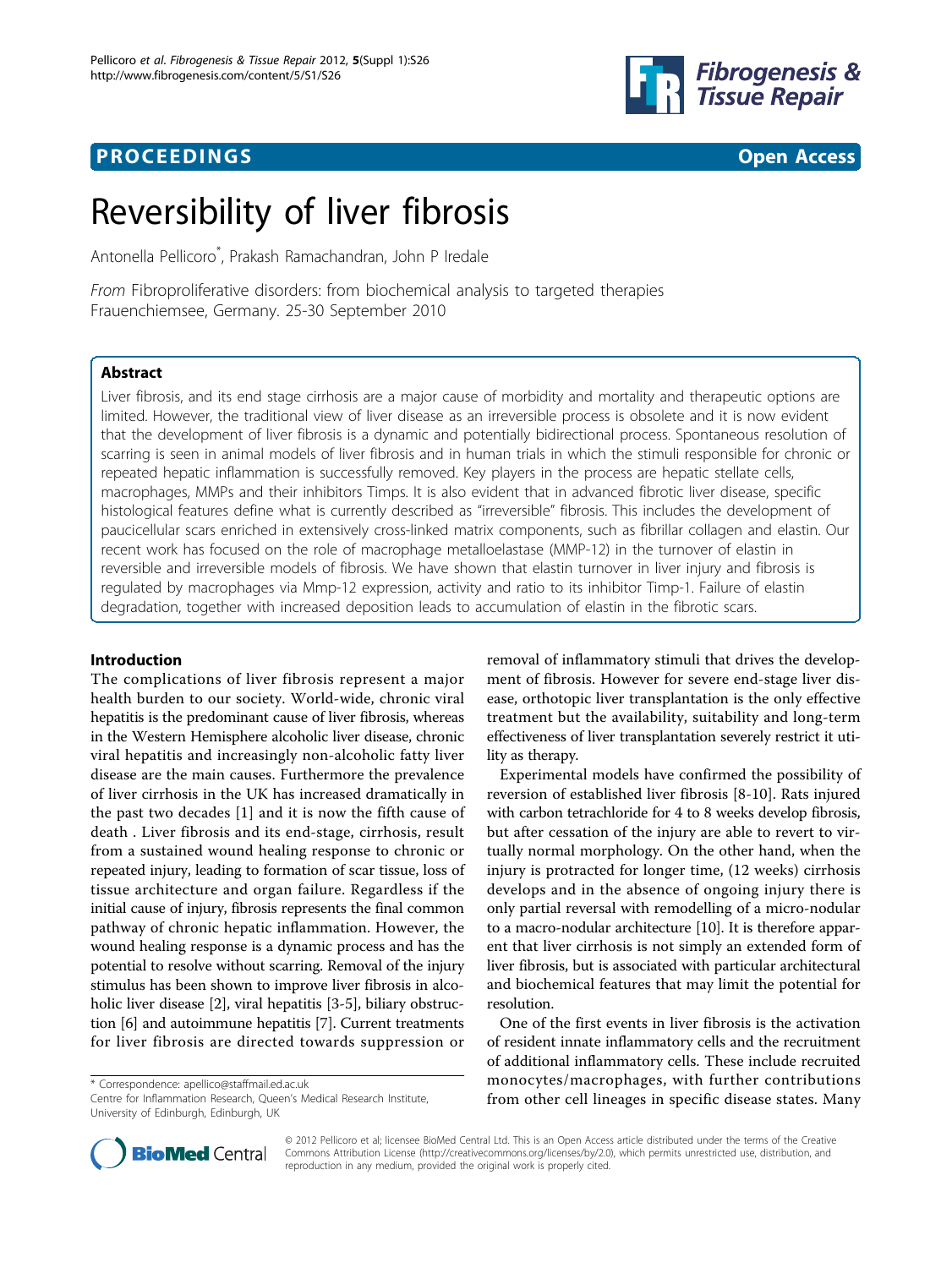inflammatory mediators are produced by damaged hepatocytes, cholangiocytes, endothelial and inflammatory cells. The activation of hepatic myofibroblasts, including hepatic stellate cells (HSCs) is a critical step in the interlinked processes of tissue injury and regeneration. HSCs normally reside in the perisinusoidal space where their principal function is the storage of retinoids [[11,12\]](#page-2-0). Following liver injury HSCs become activated (transdifferentiate) into contractile and proliferative myofibroblasts that are responsible for secreting much of the ECM that characterises liver fibrosis. In early fibrosis there is accumulation of fibronectin and collagen types III and IV [[13](#page-2-0)]. As liver fibrosis progresses, the ECM accumulates increasing amounts of types I and type IV fibrillar collagens, addition of other matrix components including elastin. Both increased matrix deposition and reduction in matrix degradation concur in the accumulation of the fibrotic scar [\[8](#page-2-0)]. Activated HSCs up-regulate the expression of potent inhibitors of metalloproteinases (TIMPs) [[14\]](#page-2-0). Consequently the balance between the action of matrix-degrading metalloproteinases (MMPs) and their inhibitors is shifted, facilitating matrix accumulation. Similarly, the resolution of liver fibrosis is accompanied by HSC apoptosis, which simultaneously removes both an important source of ECM deposition and MMP inhibition [\[15](#page-2-0)]. Importantly, there is a close anatomical correlation between the site of initial injury and the subsequent deposition of ECM. However, as fibrosis progresses bridging fibrosis develops, resulting in formation of the fibrous septae and regenerative nodules that characterise cirrhosis. What are the features of cirrhosis that prevent successful remodelling? In animal models of cirrhosis, MMPs are present but their action is inhibited by high levels of TIMP-1 and to a lesser extent TIMP-2 [[8](#page-2-0)-[10\]](#page-2-0). Interestingly, in a rat  $CCl_4$  model, TIMP-1 overespressing rat develop the same level of fibrosis as wild type, but are unable to resolve after removal of the injury. In addition, in these animals hepatic stellate cell apoptosis is decreased [\[16\]](#page-2-0). In our rodent model, while more recently deposited septae are readily degraded, the older septae appear more resistant to degradation [[10](#page-2-0)]. These pauci-cellular scars are particularly rich in elastin and cross-links that may render them more resistant to MMP-mediated degradation.

We have recently shown that the accumulation of elastin is, rather than being only the result of excessive secretion, also results from a failure of elastin degradation [[37\]](#page-3-0). In a rat model of fibrosis, both tropoelastin and macrophage metallo-elastase (MMP-12) are increased in active fibrosis. Elastin is strongly expressed from the onset of injury but, in contrast to collagen I, only accumulates late, suggesting that degradation occurs during the early phases of injury. On the other hand a higher TIMP-1/Mmp-12 ratio is observed in early vs established fibrosis. In addition, Mmp-12 knock-out mice have both increased collagen and elastin deposition in a TAA model of cirrhosis. Current studies are aimed to evaluate the reversibility of fibrosis in this model.

The role of the ECM in promoting HSC survival should not be understated. Cell matrix components including collagen-1 [[17\]](#page-2-0) and interactions mediated through integrins [[18,19\]](#page-2-0) and discoidin domain receptors [[20\]](#page-3-0) can promote HSC activation and promote HSC survival. Furthermore, there is increasing evidence that the altered mechanical properties of fibrotic ECM may directly facilitate myofibroblast activation, proliferation and survival through mechanotransduction responses consequent to enhanced cytoskeletal tension of cells exposed to stiff fibrotic matrices [[21](#page-3-0)-[24\]](#page-3-0). In addition, cellular responses to increased liver stiffness in acute inflammation (oedema) may represent a conserved mechanism linking acute liver injury to wound healing and regeneration [[25,26\]](#page-3-0).

Resident and recruited inflammatory cells have complex effects on both the development of fibrosis and its subsequent resolution [[27\]](#page-3-0). Prominent amongst these are recruited monocytes/macrophages and the liver-resident Kupffer cells. Macrophages have long been regarded as leading protagonists in the development of tissue fibrosis. The inhibition of macrophage migration by adenoviral over-expression of a dominant-negative form of macrophage chemotactic protein-1 (MCP-1) has been shown to reduce macrophage influx and ameliorate fibrosis in a rodent model of liver fibrosis [[28\]](#page-3-0). However, it has subsequently been demonstrated that macrophages have distinct roles in the injury and recovery phases of liver fibrosis [[29](#page-3-0)]. This was achieved in experiments with a transgenic mouse (CD11b-DTR) in which macrophages could be selectively depleted during both the injury and recovery phases that follow carbon tetrachloride administration in mice. Macrophage depletion at the time of injury resulted in reduction in both scarring and myofibroblast numbers. In contrast, macrophage depletion during recovery from fibrosis led to a reduction in scar resolution. This suggested that distinct subpopulations of macrophages have discrete functions in the injury and recovery phases of liver fibrosis.

Macrophages are known to be an important source of pro-fibrotic chemokines. Macrophage-conditioned media has been shown to promote HSC activation in vitro. This effect is mediated by transforming growth factor-beta (TGFb) and the induction of platelet-derived-growth-factor (PDGF) receptors on HSCs [[30](#page-3-0)]. Conversely, macrophages may promote HSC apoptosis during the resolution of liver fibrosis through expression of HSC death ligands, including TNFa-related apoptosis-inducing ligand (TRAIL) and MMP-9 [\[18](#page-2-0)[,31,32](#page-3-0)]. Macrophages also appear to function more directly in matrix remodelling through production of macrophage-derived metalloproteinases, including MMP-9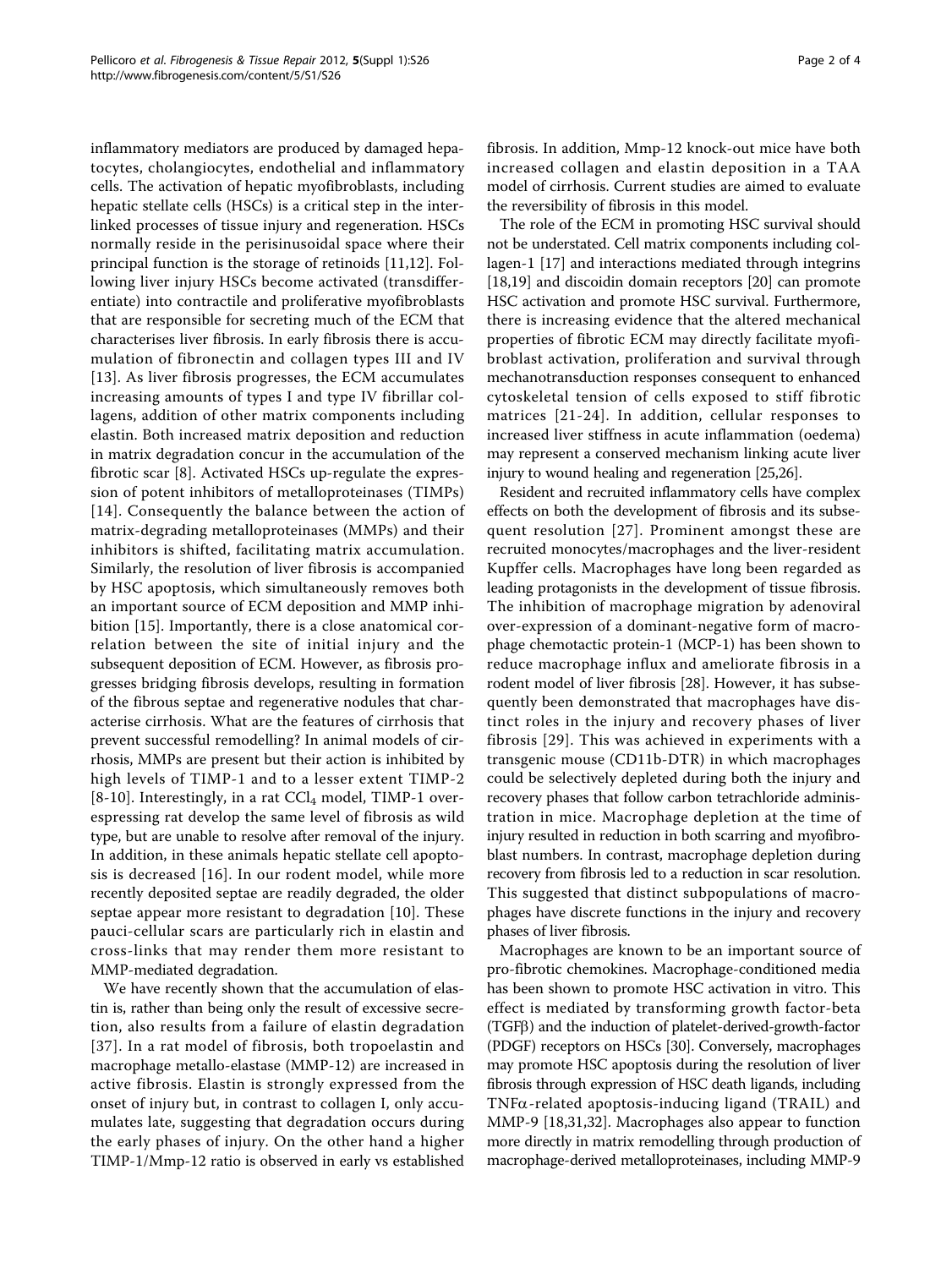<span id="page-2-0"></span>[[33](#page-3-0)] and MMP-13 [\[34](#page-3-0)]. Scar-associated macrophages have been shown to be the principal source of MMP-13 in a rodent model of liver fibrosis [\[35\]](#page-3-0). Furthermore MMP-13 expression is restricted to regions of liver fibrosis rich in scar-associated macrophages. This has important implications in relation to the failure of ECM-degradation in the paucicellular elastin-rich scars that characterise advanced cirrhosis. Could macrophages or stem cell technology be harnessed to seed the hepatic scar with cells that may facilitate successful remodelling? The results of provisional experiments are certainly encouraging.

The role of other cells of the innate and adaptive immune system in the development of liver fibrosis is less well defined and has been reviewed in detail elsewhere [[27\]](#page-3-0). Recent years have seen renewed interest in the role of natural killer (NK) cells in the resolution of liver fibrosis. NK cells have been shown to facilitate HSC deletion in liver fibrosis [[36\]](#page-3-0). NK cell activation with polyinosinicpolycytidylic acid or interferon-gamma has been shown to induce cell death in activated stellate cells and reduce the severity of scarring in two murine models of liver fibrosis. Activated HSCs express high levels of retinoic acid early inducible-1, a ligand for the NKG2D receptor found on NK cells. It was demonstrated that the enhanced cytotoxicity of NK cells against activated HSCs was a consequence of up-regulation of both the NKG2D receptor and the TRAIL death ligand. An important implication of this study is that the manipulation of NK cells might represent a practical therapeutic strategy to facilitate HSC deletion in liver fibrosis.

# **Discussion**

Current evidence indicates that the development of liver fibrosis is a dynamic and potentially bidirectional process. Spontaneous resolution of scarring is readily seen in animal models of liver fibrosis and in human trials in which the stimuli responsible for chronic or repeated hepatic inflammation is successfully removed. However, it is also evident that in advanced fibrotic liver disease, specific histological features define what our group has described as "irreversible" fibrosis. This includes the development of paucicellular scars enriched in extensively cross-linked elastin and fibrillar collagen. In the decades to come a key priority must be the development of strategies to facilitate the repopulation and effective remodelling of areas of advanced scarring. It is likely that this will require a combination of cellular therapies and the development of pharmaceutical agents addressing multiple targets in pathways involved in fibrogenesis.

#### Acknowledgements

This article has been published as part of Fibrogenesis & Tissue Repair Volume 5 Supplement 1, 2012: Proceedings of Fibroproliferative disorders: from biochemical analysis to targeted therapies. The full contents of the

supplement are available online at [http://www.fibrogenesis.com/](http://www.fibrogenesis.com/supplements/5/S1) [supplements/5/S1.](http://www.fibrogenesis.com/supplements/5/S1)

#### Competing interests

The authors declare that they have no competing interests.

Published: 6 June 2012

### References

- 1. Leon DA, McCambridge J: Liver cirrhosis mortality rates in Britain from 1950 to 2002: an analysis of routine data. Lancet 2006, 367(9504):52-56.
- 2. Pares A, Caballeria J, Bruguera M, Torres M, Rodes J: Histological course of alcoholic hepatitis. Influence of abstinence, sex and extent of hepatic damage. *J Hepatol* 1986, 2(1):33-42.
- 3. Dienstag JL, Goldin RD, Heathcote EJ, Hann HW, Woessner M, Stephenson SL, et al: Histological outcome during long-term lamivudine therapy. Gastroenterology 2003, 124(1):105-117.
- 4. Poynard T, McHutchison J, Manns M, Trepo C, Lindsay K, Goodman Z, et al: Impact of pegylated interferon alfa-2b and ribavirin on liver fibrosis in patients with chronic hepatitis C. Gastroenterology 2002, 122(5):1303-1313.
- 5. Lau DT, Kleiner DE, Park Y, Di Bisceglie AM, Hoofnagle JH: Resolution of chronic delta hepatitis after 12 years of interferon alfa therapy. Gastroenterology 1999, 117(5):1229-1233.
- 6. Hammel P, Couvelard A, O'Toole D, Ratouis A, Sauvanet A, Flejou JF, et al: Regression of liver fibrosis after biliary drainage in patients with chronic pancreatitis and stenosis of the common bile duct. N Engl J Med 2001, 344(6):418-423.
- 7. Dufour JF, DeLellis R, Kaplan MM: Reversibility of hepatic fibrosis in autoimmune hepatitis. Ann Intern Med 1997, 127(11):981-985.
- 8. Iredale JP, Benyon RC, Pickering J, McCullen M, Northrop M, Pawley S, et al: Mechanisms of spontaneous resolution of rat liver fibrosis. Hepatic stellate cell apoptosis and reduced hepatic expression of metalloproteinase inhibitors. J Clin Invest 1998, 102(3):538-549.
- 9. Murphy FR, Issa R, Zhou X, Ratnarajah S, Nagase H, Arthur MJ, et al: Inhibition of apoptosis of activated hepatic stellate cells by tissue inhibitor of metalloproteinase-1 is mediated via effects on matrix metalloproteinase inhibition: implications for reversibility of liver fibrosis. J Biol Chem 2002, 277(13):11069-11076.
- 10. Issa R, Zhou X, Constandinou CM, Fallowfield J, Millward-Sadler H, Gaca MD, et al: Spontaneous recovery from micronodular cirrhosis: evidence for incomplete resolution associated with matrix cross-linking. Gastroenterology 2004, 126(7):1795-1808.
- 11. Friedman SL, Roll FJ, Boyles J, Bissell DM: Hepatic lipocytes: the principal collagen-producing cells of normal rat liver. Proc Natl Acad Sci USA 1985, 82(24):8681-8685.
- 12. Friedman SL: Hepatic stellate cells: protean, multifunctional, and enigmatic cells of the liver. Physiol Rev 2008, 88(1):125-172.
- 13. Burt AD, Griffiths MR, Schuppan D, Voss B, MacSween RN: Ultrastructural localization of extracellular matrix proteins in liver biopsies using ultracryomicrotomy and immuno-gold labelling. Histopathology 1990, 16(1):53-58.
- 14. Iredale JP: Models of liver fibrosis: exploring the dynamic nature of inflammation and repair in a solid organ. J Clin Invest 2007, 117(3):539-548.
- 15. Elsharkawy AM, Oakley F, Mann DA: The role and regulation of hepatic stellate cell apoptosis in reversal of liver fibrosis. Apoptosis 2005, 10(5):927-939.
- 16. Yoshiji H, Kuriyama S, Yoshii J, Ikenaka Y, Noguchi R, Nakatani T, et al: Tissue inhibitor of metalloproteinases-1 attenuates spontaneous liver fibrosis resolution in the Transgenic mouse. Hepatology 2002, 36(4):850-860.
- 17. Issa R, Zhou X, Trim N, Millward-Sadler H, Krane S, Benyon C, et al: Mutation in collagen-1 that confers resistance to the action of collagenase results in failure of recovery from CCl4-induced liver fibrosis, persistence of activated hepatic stellate cells, and diminished hepatocyte regeneration. FASEB J 2003, 17(1):47-49.
- 18. Zhou X, Murphy FR, Gehdu N, Zhang J, Iredale JP, Benyon RC: Engagement of alphavbeta3 integrin regulates proliferation and apoptosis of hepatic stellate cells. J Biol Chem 2004, 279(23):23996-24006.
- 19. Trim N, Issa R, Krane S, Benyon RC, Iredale JP: Intact collagen-1 inhibits hepatic stellate cell activation and promotes persistence of activated HSC in vivo. Hepatology 2000, , 32: 183A.